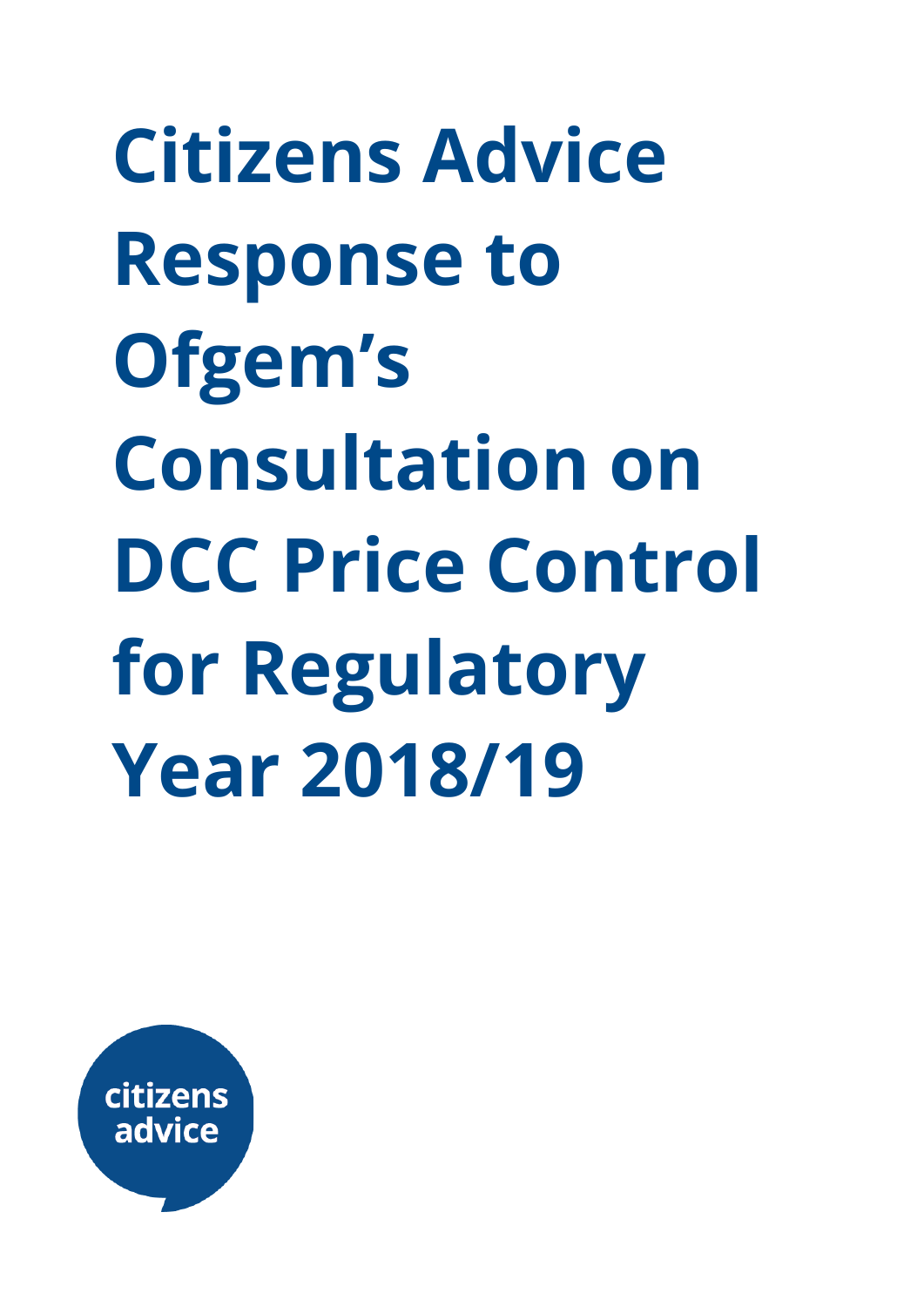The Citizens Advice service provides free, independent, confidential and impartial advice to everyone on their rights and responsibilities. It values diversity, promotes equality and challenges discrimination. Since 1 April 2014, the Citizens Advice service took on the powers of Consumer Futures to become the statutory representative for energy consumers across Great Britain.

The service aims:

- To provide the advice people need for the problems they face
- To improve the policies and practices that affect people's lives.

The Citizens Advice service is a network of nearly 270 independent advice centres that provide free, impartial advice from more than 2,550 locations in England and Wales, including GPs' surgeries, hospitals, community centres, county courts and magistrates' courts, and mobile services both in rural areas and to serve particularly dispersed groups.

We give advice to people through our network of local Citizens Advice and through our national consumer service helpline. Between these 2 services, last year we advised over 130,000 people, solving 100,000 problems. Over 25,000 people saved money because of our advice. We also offer specialist support to the people who need our help most through the Extra Help Unit, where last year we helped over 9,000 people.

Since April 2012 we have also operated the Citizens Advice Consumer Service, formerly run as Consumer Direct by the Office for Fair Trading (OFT). This telephone helpline covers Great Britain and provides free, confidential and impartial advice on all consumer issues.

This document is entirely non-confidential and may be published on your website. If you would like to discuss any matter raised in more detail please do not hesitate to get in contact.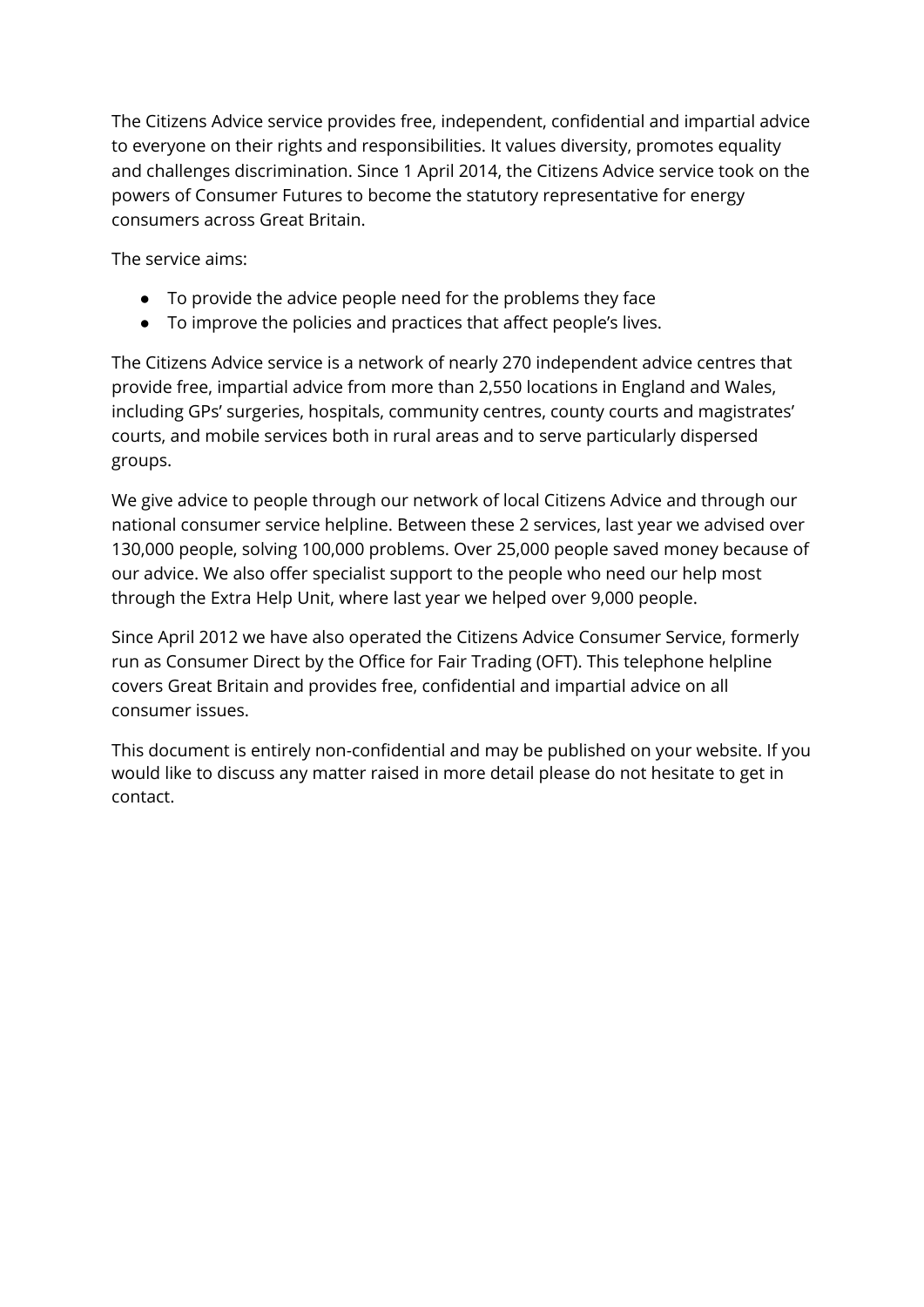# **Response**

#### **Background**

Citizens Advice welcome the opportunity to respond to this consultation on the Data Communications Company (DCC) price control.

As the consumer representative on the Smart Energy Code (SEC) Panel, our response to this consultation reflects on the costs of the DCC but also encourages a 'no surprises approach' in relation to service level and cost from the DCC for both its service users and for domestic and microbusiness energy customers.

The DCC is the enforced service provider for energy suppliers, and Citizens Advice's priority is to see the provision of reliable and cost-efficient services that suppliers need to deliver their services for energy customers. We also look to support cost-efficient developments through the SEC that will improve energy customer engagement with their energy services and improve their relative position in the energy market.

Greater oversight of the DCC by stakeholders, particularly energy suppliers and other DCC users will support these outcomes. It should mean that efficiencies can be identified by the DCC, energy suppliers and their delivery chains to reduce energy costs for energy customers. We urge Ofgem to use the price control mechanism to support the SEC in developing a collaborative approach to reliable and cost-efficient DCC service delivery for users and the energy customer.

#### **Introduction**

Smart DCC (DCC) through the Data Service Provider (DSP) and Communication Service Providers (CSPs) and other service providers have delivered to date: over 3 million operational smart SMETS2 connected; a small number of SMETS2 prepayment meters connected; a small number of SMETS1 meters enrolled and an advanced strategy for the enrolment of the next meter cohorts. However, there have been delays to Release 2; delays to SMETS2 prepayment; poor service in the Northern Region and delays to the enrolment and adoption of SMETS1. This means that overall, the current structure of the DCC, monitored through the DCC price controls, is not providing the anticipated returns for DCC users and their domestic and microbusiness consumers.

The DCC is now fundamental to Great Britain's energy market for domestic and microbusiness consumers. It needs to develop in an economic and efficient way that provides good outcomes for energy customers. This requires a collaborative approach with users to define the internal cost priorities and strategy for the management of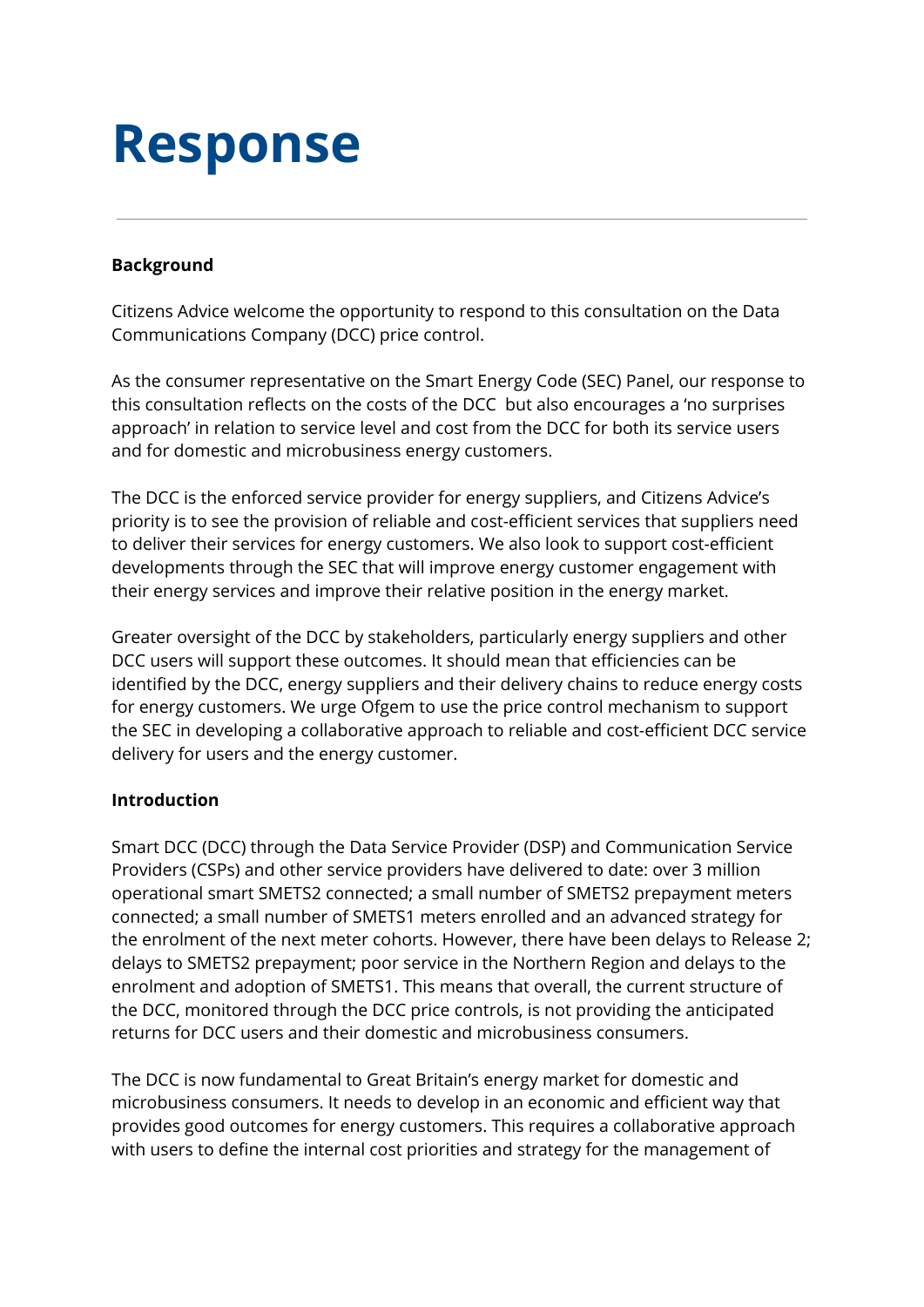external service providers. We note that Ofgem highlights the importance of better DCC user engagement in future and we fully support this approach.

Citizens Advice supports modifications to the current Operational Performance Regime (OPR) in order to prioritise mechanisms, including governance and incentives, that enable closer, structured collaboration. The changes should holistically consider governance through the SEC and the format of the price controls.

#### **Price controls, transparency and stakeholder engagement**

Citizens Advice does not think that DCC regulation (including the price control) and the OPR and Baseline Margin Project Performance Adjustment Scheme (BMPPAS), has effectively ensured early and detailed oversight from DCC stakeholders relating to internal and external costs. For example, the results of this consultation will continue to be significantly constrained by confidentiality restrictions. In our view, this is inappropriate in stakeholder oversight of a regulated monopoly.

Citizens Advice recommends the creation of a user group able to request any information from the DCC to come to a fully informed opinion. In order to properly understand and scrutinise decisions, it is vital that users can properly inform their own recommendations relating to the performance and development of the DCC. For example, this approach could address the lack of access to procurement assessments to determine the efficiency of service provider procurement. Within the SEC, there should be a mechanism for the DCC and users to overcome issues where they become constrained by the governance structures.

Citizens Advice is keen to see with greater clarity in future price controls that the DCC is developing its services based on the needs of its users. This should include a target to provide comprehensive ex-ante stakeholder oversight of planned activity with only minimal exceptions. Any exceptions to an ex-ante stakeholder review would need to be agreed by users, with detailed explanations in price control submissions. The KPI dashboard development in the past year shows how a failure to define the parameters for stakeholder engagement review or alternatively an exemption within an agreed scope leads to a lack of evidence for price control and unapproved spend.

Improved stakeholder oversight will be vital for DCC's process of renegotiating core service provider contracts in 2023 and 2028. Improving the way in which the DCC can procure and develop services will enable it to better meet its user needs. There are huge upcoming challenges, such as the move to 4G communications hubs, for which energy suppliers and the DCC need to agree on an approach that means the energy customer will not face service issues or excessive costs.

The limits in the current mechanisms for collaborative delivery of important DCC functions is apparent in the modification process to the SEC. There are modifications necessary for the ongoing functioning of smart metering and DCC services that are not being delivered in a way that will minimise costs to energy customers and which risk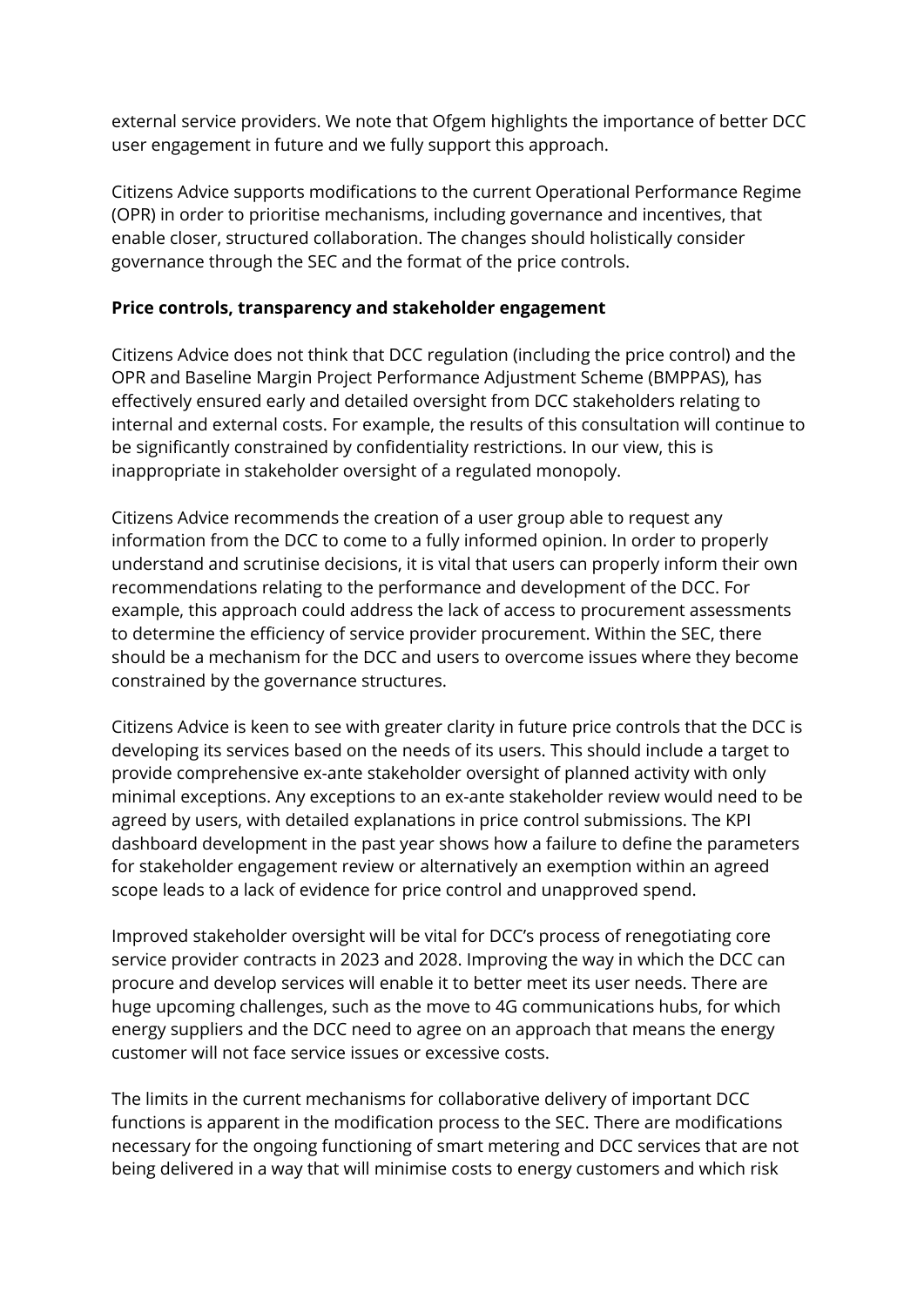energy customer detriment through service failures. Delays to Modification SECMP007 risk the ongoing functioning of IHDs without firmware updates for suppliers, while SECMP0062 and SECMP0067 risk the overload of DCC services due to a lack of intelligent traffic management. Modification SECPM007 was raised in 2016 and has still not been delivered.

The DCC should enable stakeholders to make detailed cost-benefit analysis decisions that allow stakeholders to develop and support the necessary modifications. In our experience, the SEC has struggled to understand how costs relate to the modifications proposed, which means it cannot develop a clear response based on requisite service information. Improved mechanisms for increased transparency can address escalating risks where a lack of alignment between users and the DCC could lead to additional costs for the energy customer.

## **Towards better stakeholder engagement**

Citizens Advice recognises that the DCC governance processes have developed significantly and that there are further planned improvement initiatives. However, given that the DCC is a regulated monopoly we want to see clear criteria for consideration and response to stakeholder input. The RIIO2 enhanced engagement guidance<sup>1</sup> provides a template for stakeholder engagement criteria that the DCC should be measured against.

Ofgem explains that through RIIO2 they want: *"... companies to respond to changes in how their networks are used, and this requires an understanding of stakeholder needs to be at the heart of the way companies run their business."* Alongside this direction from Ofgem, *2* there are also structural processes required to facilitate this approach and overcome key challenges. The regulator could set out a similar direction to support the improvement of DCC engagement.

Citizens Advice recommends a form of Customer Engagement Group or Challenge Group to fully scrutinise the delivery of a monopoly service like the DCC. This group should review business plans ex-ante with access to confidential information. Such a group could help improve DCC stakeholders ability to assess value for money, understand issues with external contractors and provide early input into strategic planning. It could provide valuable input into the nature of DCC decisions such as the key considerations for modification delivery. Users best understand their needs and how the development of DCC capabilities can meet them. We think this group should be set up through the Smart Energy Code and have a role in the OPR to continually monitor the quality of service provision. As with the RIIO2 enhanced engagement process, our view is that this challenge group would benefit greatly by being led by an independent chair.

<sup>1</sup> [https://www.ofgem.gov.uk/system/files/docs/2019/11/enhanced\\_engagement\\_guidance\\_final.pdf](https://www.ofgem.gov.uk/system/files/docs/2019/11/enhanced_engagement_guidance_final.pdf) 2 *ibid*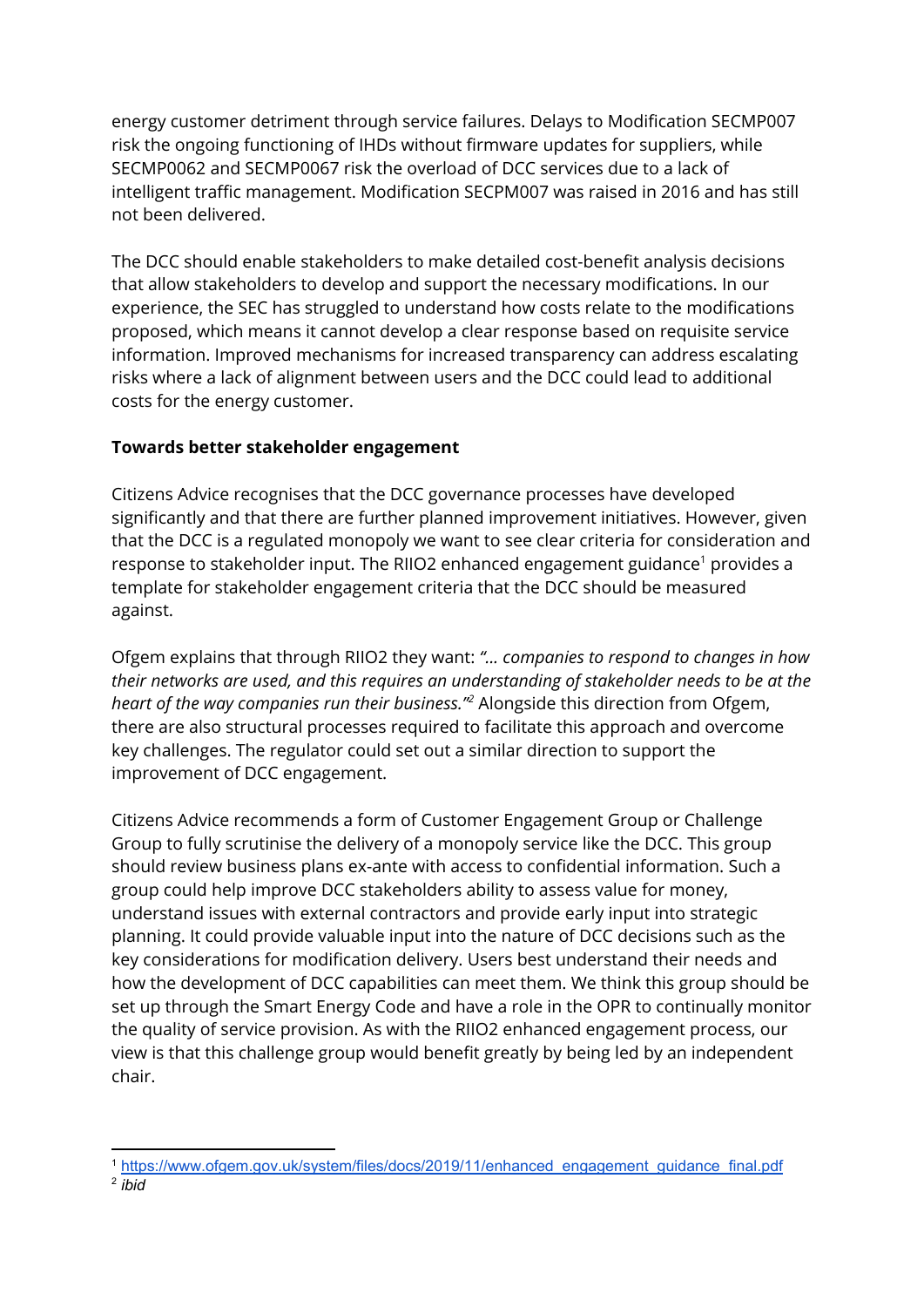For the DCC to move out of its initial phase and to deliver greater confidence in its projected costs appears to require a strategy for moving to an ex-ante approach for costs. Where highly uncertain costs exist the ex-post approach is reasonable. However, there should be a strategy to move beyond the ex-post approach and attempt to define clear and predictable costs ahead of delivery. As deliverables become more routine the DCC should be seeking to predict and deliver year on year efficiencies. This approach would bring the DCC inline with other monopoly funding in the energy sector.

# **Question 1: What are your views on our proposal to consider External Costs as economic and efficient?**

The majority of the external costs appear to have been explained. However, Citizens Advice is not in a position to judge whether all costs have been incurred economically or efficiently. The National Audit Office's 2018 report $3$  on the smart meter rollout, highlights that suppliers and stakeholders are prevented from scrutinising the DCC service providers' costs because details are redacted on grounds of commercial confidentiality.

In line with the improved financial scrutiny provided by a Challenge Group in the enhanced stakeholder engagement component of the RIIO2 price control, we strongly encourage Ofgem to set up an equivalent process for scrutinising DCC's costs. This would permit third-party scrutiny of all DCC's costs, allowing for a view to be taken on whether their external costs are economic and efficient.

One area we are concerned about is the lack of transparency surrounding contract procurement assessments available to users to establish value for money. It is also difficult to establish whether costs are economic and efficient without understanding the planned development of DCC services in future and how well they are positioned to avoid future costs. The proposed DCC Core Evolution strategy may help enable stakeholders to gain this view.

# **Question 2: What are your views on our proposals on DCC's approach to benchmarking of staff remuneration?**

We are pleased to see evidence of external benchmarks but do not accept that keeping a certain percentage of hires below a high threshold provides the necessary transparency to make an informed judgement. Providing detailed staff remuneration information would more effectively enable stakeholders to understand the extent to which the DCC has a workforce that can limit the urgent skill gaps that prove costly.

We think that the greater balance of internal staff provides better value to consumers given the premium paid for external contractors. The new headquarters near

<sup>3</sup> <https://www.nao.org.uk/report/rolling-out-smart-meters/>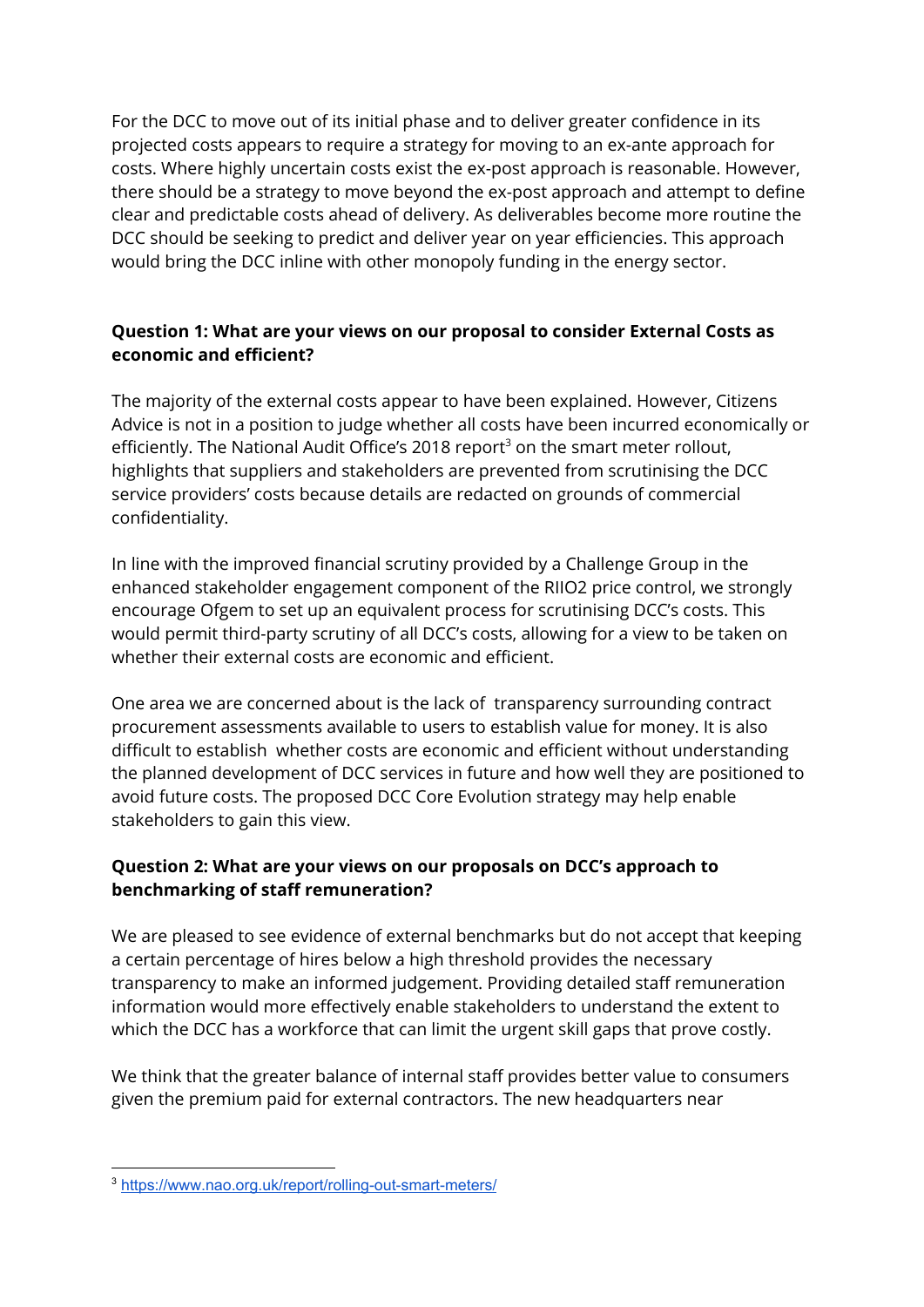Manchester suggests long term planning for internal staff retention that should help support the sustainable development of the organisation.

The DCC should be able to hire to an appropriate level and transparency and benchmarking should not restrict this activity. However, there is a lack of transparency that must be addressed.

## **Question 3: What are your views on our proposal to disallow all costs associated with the external service to develop a KPI Dashboard?**

Citizens Advice supports this action by Ofgem because the cost should not be allowed unless the DCC can explain the cost and implementation method. The implementation method seems to have delivered a valuable outcome for users but the lack of evidence for engagement in the decision-making process is an example of the weakness in DCC's stakeholder engagement approach.

We are keen that the DCC enables users to review the majority of DCC projects ahead of development. Where there are exceptions there should be a clear scope defined by users. The KPI dashboard appears to be a well-received innovation for information provision and scope for these projects should be possible, but they must be fully accountable.

# **Question 4: What are your views on our proposal to disallow variance in forecast internal costs?**

Citizens Advice is concerned that this is the second year in a row the DCC has sought agreement for unjustified future costs. There do not appear to be appropriate incentives in place to discourage the DCC from making under evidenced claims. As requested in past years, we hope that Ofgem will consider disincentives to discourage applications that are not fully evidenced.

## **Question 5: What are your views on our proposed position on DCC's operational performance?**

Given the criteria in the OPR, Citizens Advice supports Ofgem's analysis of DCC's achievements in relation to operational performance. However, as outlined previously this is not incentivising the provision of the DCC service in the way we would expect. We strongly support a holistic review of the OPR.

## **Question 6: What are your views regarding DCC's failure to ensure all CSPs met their contractual milestones and our proposed performance adjustments in response to this?**

We are concerned by the DCC relationship with CSPs in ensuring their performance. Arqiva's performance in the North is causing detriment to a large number of consumers who are experiencing a high number of failed installations and a lack of smart meter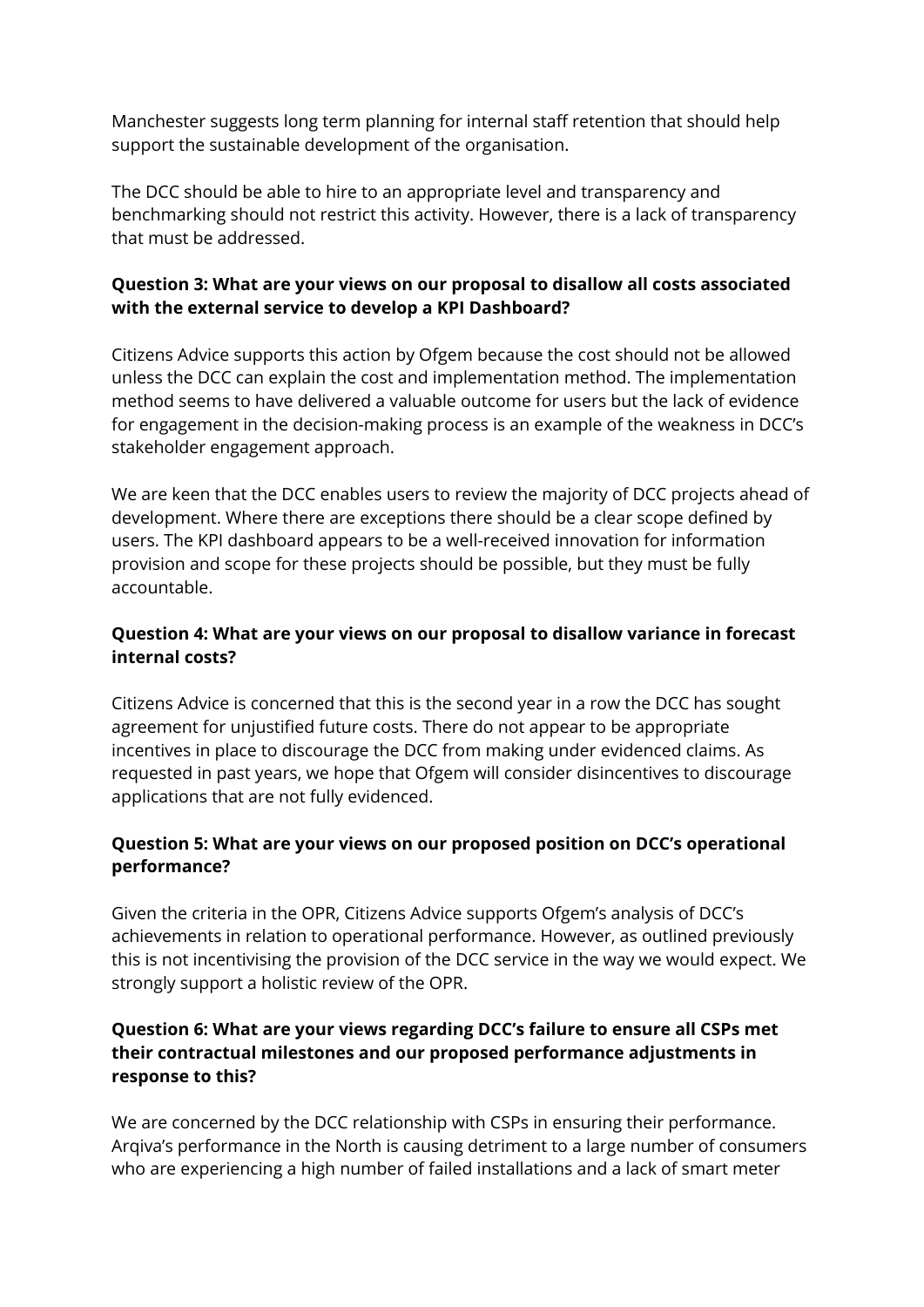services. We are hearing from suppliers that as little as 1 in 4 attempted installations are being completed successfully. In these instances, DCC contracts with CSPs are not delivering reliable provision of service. There are also examples of DCC users not receiving sufficient recompense for service failure when networks go down. This ultimately means energy customers are taking on too much risk. The DCC's service providers' costs are being covered and the end-users' are paying for any disruptions.

We would like to see, where possible, the DCC take greater ownership of service quality delivered by its contracted service providers. Particularly where they are responsible for the agreed contract. Where the DCC role is limited to the delivery of good contract management, users and consumers have little recourse.

Going forward it will be important that contracts provide suitable protections for users and consumers. The ways of working to provide transparency through external service providers also need to improve so that the DCC provides an accountable proposition for stakeholder engagement. There should also be continued provision for engagement with the components of the DCC network including service providers. For this to happen, the DCC needs commitments to ensure service providers can explain their decisions to stakeholders and are accountable for failures in service provision.

# **Question 7: What are your views on how the Operational Performance Regime could be modified to better incentivise DCC to provide a good service to its customers and deliver upon its objectives?**

As discussed earlier in this response, it is our view that the OPR should encourage a more collaborative approach to service delivery that doesn't view stakeholder engagement as simply a post-decision making process of information sharing. Performance metrics need to be user and energy customer facing, and have service level outcomes with greater accountability through improved transparency.

We agree with Ofgem that it is important that DCC ensures that the CSPs meet their contractual commitments. Citizens Advice would welcome evidence that failures in this area did not cause detriment that justify the Baseline Margin reduction.

The quality of service impacts that need to be monitored includes the business impacts of failures of service due to DCC systems. They should also be monitored through energy customer-impacting metrics including meter enrolment time during the installation process; prepayment vend time, and vend success rate. Each of which are energy customer deliverables that we think are vital to ensuring good energy customer smart meter experience. There are also significant risks to the rollout if there are not service levels in these areas to protect energy customers.

## **Question 8: What are your views on our proposed position on DCC's project performance?**

No comment